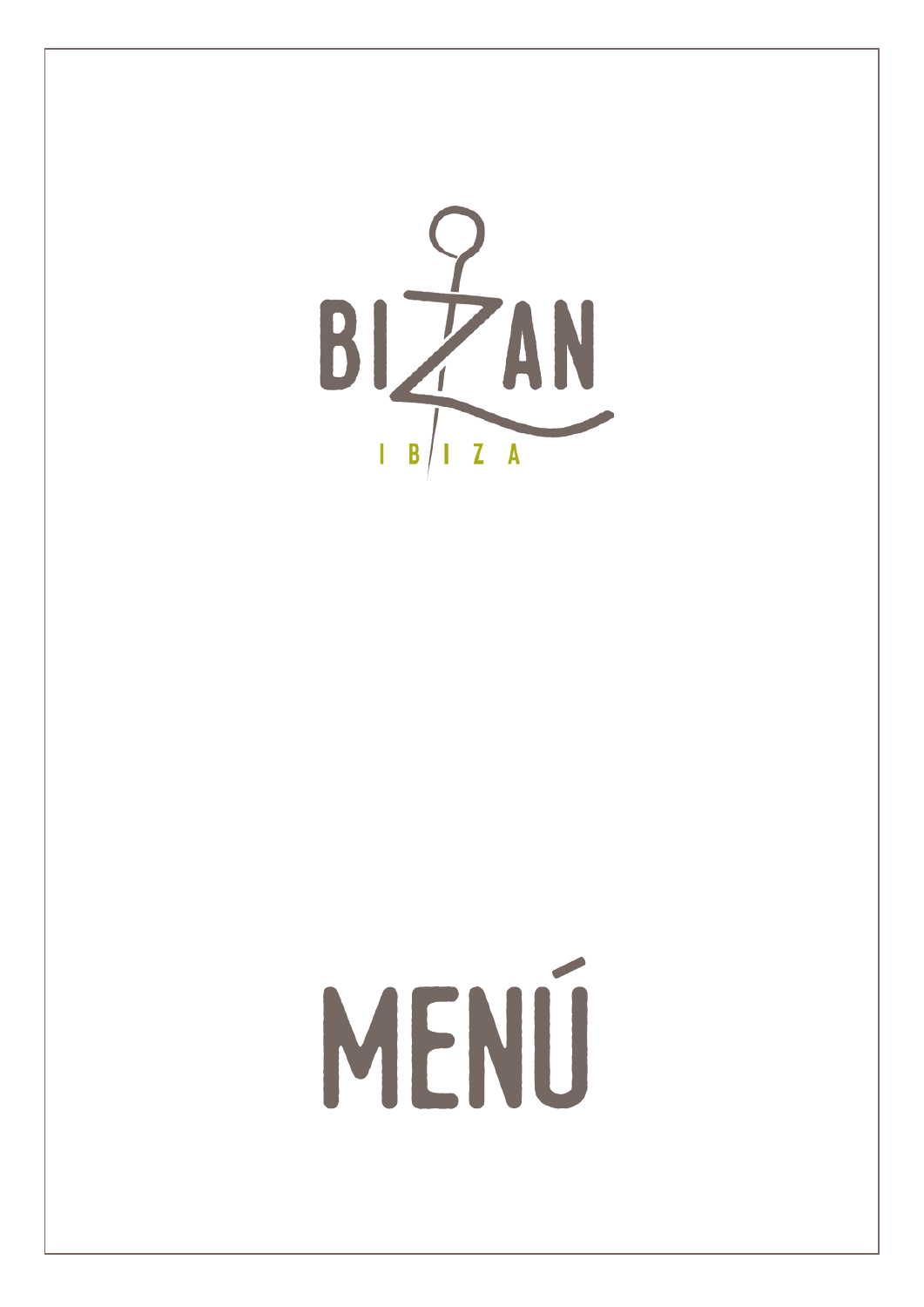| <b>ENTRANTES VORSPEISEN STARTERS</b>                                                        |  |
|---------------------------------------------------------------------------------------------|--|
| <b>BROT UND APERITIF</b><br><b>BREAD AND APERITIF</b>                                       |  |
| <b>KROKETTEN GEFÜLLT MIT SERRANO SCHINKEN</b><br><b>SERRANO HAM CROQUETS</b>                |  |
| <b>RINDER-CARPACCIO</b><br><b>BEEF CARPACCIO</b>                                            |  |
| <b>KARTOFFELECKEN MIT PIKANTER SOSSE</b><br><b>POTATO WEDGES</b>                            |  |
| <b>GARNELEN IN KNOBLAUCHÖL</b><br><b>GARLIC PRAWNS</b>                                      |  |
| GNOCCHIS MIT GORGONZOLA SOSSE, GRATINIERT<br>GNOCCHIS WITH GORGONZOLA, AU GRATIN            |  |
| <b>PLATTE MIT IBERICO SCHINKEN</b><br><b>PLATE WITH IBERICO HAM</b>                         |  |
| <b>PLATTE MIT MANCHEGO KÄSE</b><br><b>PLATE WITH MANCHEGO CHEESE</b>                        |  |
| PLATTE MIT IBERICO SCHINKEN UND MANCHEGO KÄSE<br>PLATE WITH IBERICO HAM AND MANCHEGO CHEESE |  |
| <b>ENSALADAS SALATE SALADS</b>                                                              |  |
| <b>TOMATE MIT BURRATA MOZZARELLA</b><br><b>CAPRESE, WITH BURRATA AND TOMATE</b>             |  |
| <b>MIT ZIEGENKÄSE, LAUWARM</b><br><b>GOUT CHEESE, WARM</b>                                  |  |
| <b>GEMISCHTER SALAT</b><br><b>MIXED SALAD</b>                                               |  |

**día de descanso: Miércoles / MittwochS Ruhetag / Closed on Wednesdays**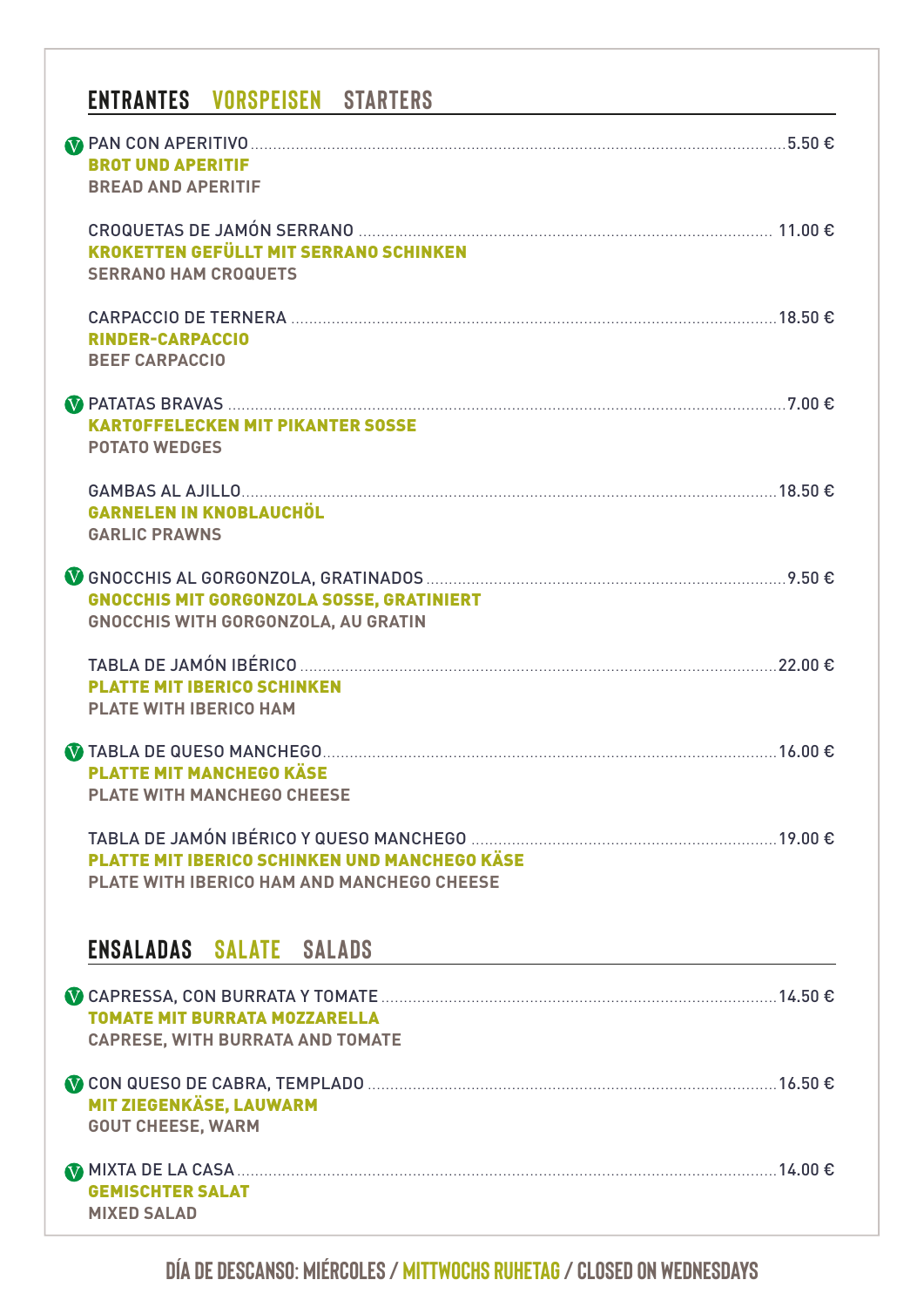# **CARNES FLEISCH MEAT**

| LÁGRIMAS DE POLLO EN SALSA DE CHAMPIÑONES CON PATATAS FRITAS  16.50 €<br>HÄHNCHENGESCHNETZELTES IN RAHM-/CHAMPIGNONSOSSE MIT POMMES FRITES<br><b>CHICKEN STRIPS IN MUSHROOM SAUCE WITH CHIPS</b>                                  |  |
|-----------------------------------------------------------------------------------------------------------------------------------------------------------------------------------------------------------------------------------|--|
| SOLOMILLO DE TERNERA CON SALSA PORTO, VERDURAS Y PATATAS FRITAS  29.50 €<br>RINDERFILET MIT PORTSOSSE, GEMÜSE UND POMMES FRITES<br>BEEF SIRLOIN STEAK IN PORTO SAUCE WITH VEGETABLES AND CHIPS                                    |  |
| STROGANOFF CON ARROZ (TIRAS DE SOLOMILLOS DE TERNERA CON SALSA) 27.50 €<br><b>STROGANOFF MIT REIS (RINDERFILET STREIFEN MIT SOSSE)</b><br><b>STROGANOFF WITH RICE (STRIPS OF BEEF TENDERLOIN IN SAUCE)</b>                        |  |
| MEDALLONES DE SOLOMILLO DE CERDO A LA MOSTAZA ANTIGUA CON PATAS FRITAS 18.00 €<br><b>SCHWEINEFILET MEDAILLONS MIT DIJON-SENFSOSSE UND POMMES FRIES</b><br><b>PORK FILLET MEDALLIONS WITH DIJON MUSTARD SAUCE AND FRENCH FRIES</b> |  |
| POLLO AL CURRY CON ARROZ<br>…………………………………………………………………16.50 €<br><b>HÜHNCHEN CURRY MIT REIS</b><br><b>CHICKEN CURRY WITH RICE</b>                                                                                                  |  |
| LASAÑA BOLOÑESA<br><b>BOLOGNESE LASAGNE</b><br><b>LASAGNA BOLOGNESE</b>                                                                                                                                                           |  |
| WOK MIT RINDFLEISCH, GEMÜSE UND REIS<br>WOK WITH BEEF, VEGETABLES AND RICE                                                                                                                                                        |  |
| <b>WOK MIT GEMÜSE UND REIS</b><br><b>WOK WITH VEGETABLES AND RICE</b>                                                                                                                                                             |  |
| <b>BIZAN HAMBURGER 100% RINDFLEISCH MIT POMMES FRITES</b><br><b>BIZAN BURGER 100% BEEF WITH CHIPS</b>                                                                                                                             |  |
|                                                                                                                                                                                                                                   |  |
|                                                                                                                                                                                                                                   |  |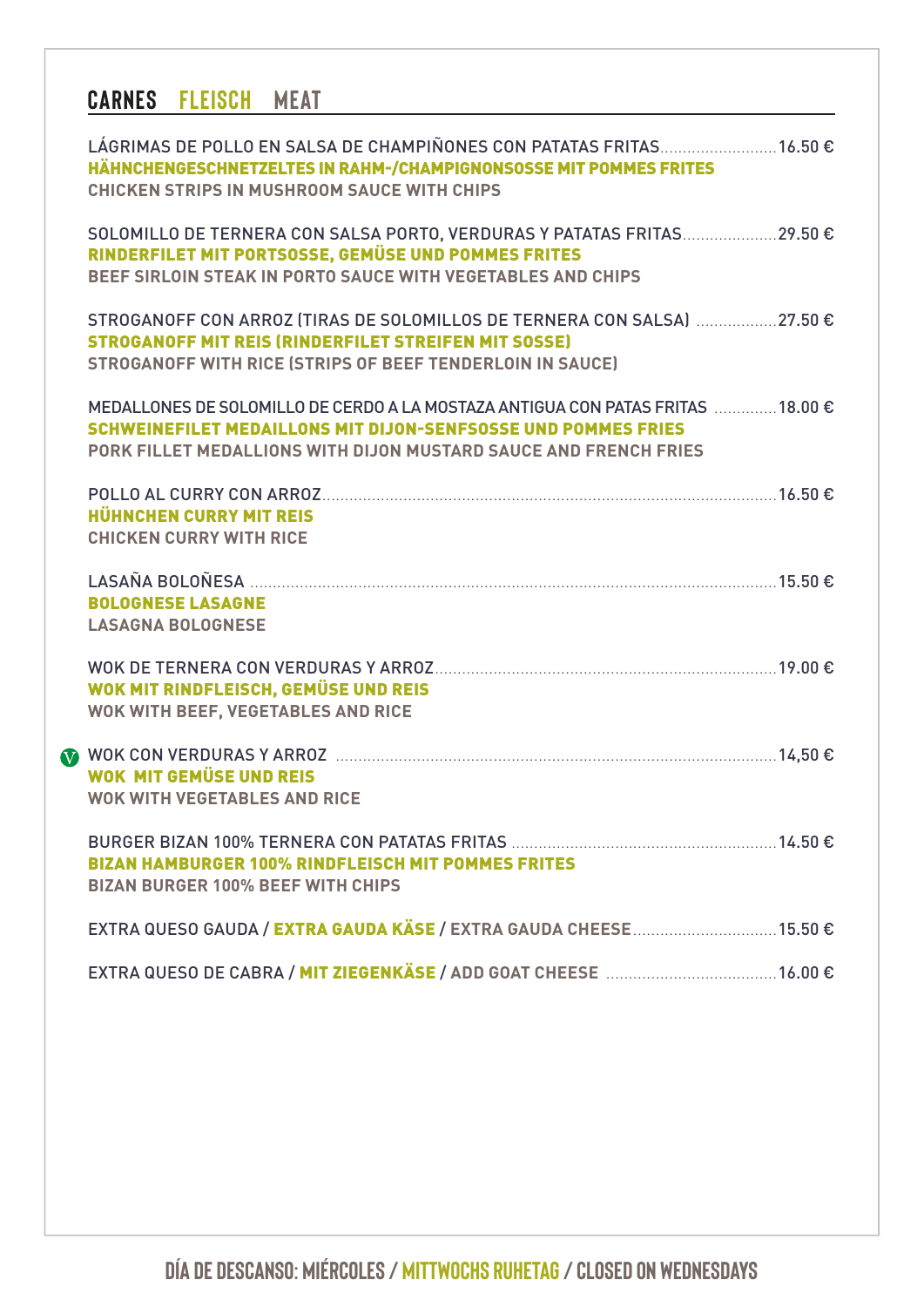| <b>PESCADOS FISCH FISH</b>                     |                                                                                                                                                                                                               |  |                                                                                                                                   |                  |  |  |
|------------------------------------------------|---------------------------------------------------------------------------------------------------------------------------------------------------------------------------------------------------------------|--|-----------------------------------------------------------------------------------------------------------------------------------|------------------|--|--|
|                                                |                                                                                                                                                                                                               |  | <b>GEGRILLTES LACHSFILET MIT GEMÜSE UND POMMES FRITES</b><br><b>GRILLED SALMON WITH VEGETABLES AND CHIPS</b>                      |                  |  |  |
| <b>GRILLED SQUID WITH VEGETABLES AND CHIPS</b> |                                                                                                                                                                                                               |  | <b>GEGRILLTE TINTENFISCHE MIT GEMÜSE UND POMMES FRITES</b>                                                                        |                  |  |  |
|                                                | LOMO DE BACALAO EN UNA CAMA DE RATATOUILLE Y SOBRASADA DERRETIDA 28.00 €<br>KABELJAUFILET AUF EINEM BETT AUS RATATOUILLE UND GESCHMOLZENER SOBRASADA<br>COD LOIN ON A BED OF RATATOUILLE AND MELTED SOBRASADA |  |                                                                                                                                   |                  |  |  |
|                                                |                                                                                                                                                                                                               |  |                                                                                                                                   |                  |  |  |
|                                                |                                                                                                                                                                                                               |  | CHICKEN NUGGETS CON PATATAS FRITAS 8.50 €<br><b>CHICKEN NUGGETS MIT POMMES FRITES</b><br><b>CHICKEN NUGGETS WITH FRENCH FRIES</b> |                  |  |  |
|                                                | mom                                                                                                                                                                                                           |  | <b>NUDELN MIT TOMATENSOSSE</b><br><b>NOODLES WITH TOMATOE</b>                                                                     | $.7.00 \epsilon$ |  |  |
|                                                |                                                                                                                                                                                                               |  | <b>POMMES FRITES</b>                                                                                                              |                  |  |  |

# **POSTRES NACHSPEISEN DESSERT**

| <b>BROWNIE MIT VANILLE-EISCREME</b><br><b>BROWNIE WITH VANILLA ICE CREAM</b>                                     |  |
|------------------------------------------------------------------------------------------------------------------|--|
| <b>COPA CARLA - VANILLEEIS MIT WARMEN ROTEN FRÜCHTEN</b><br>COPA CARLA - VANILLA ICE CREAM WITH WARM RED BERRIES |  |
|                                                                                                                  |  |
| APFELSTRUDEL MIT VANILLESOSSE, WARM<br>APPLE STRUDEL WITH VANILLA SAUCE, WARM                                    |  |
| <b>ZITRONENSORBET MIT WODKA</b><br><b>LEMON SORBET WITH VODKA</b>                                                |  |

**FRENCH FRIES**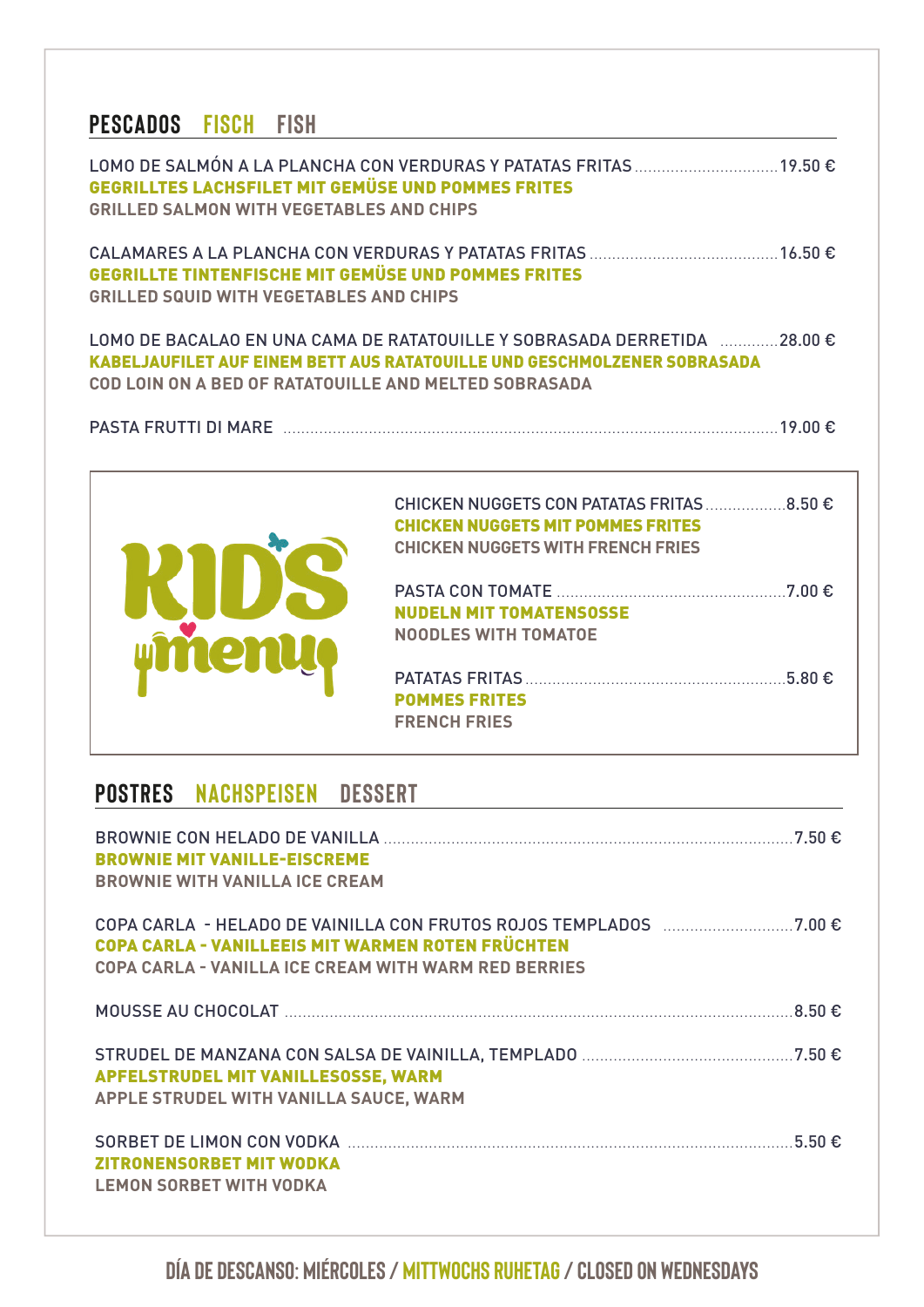# **APERITIVOS**

# **SANGRIA**

| <b>TINTO</b> |  |
|--------------|--|
|              |  |
|              |  |

COCKTAILS



| MARGARITA ON THE ROCKS 9.00 € |  |
|-------------------------------|--|
|                               |  |
|                               |  |
|                               |  |
|                               |  |
|                               |  |
|                               |  |
|                               |  |

## SIN/WITHOUT ALCOHOL

CON/WITH ALCOHOL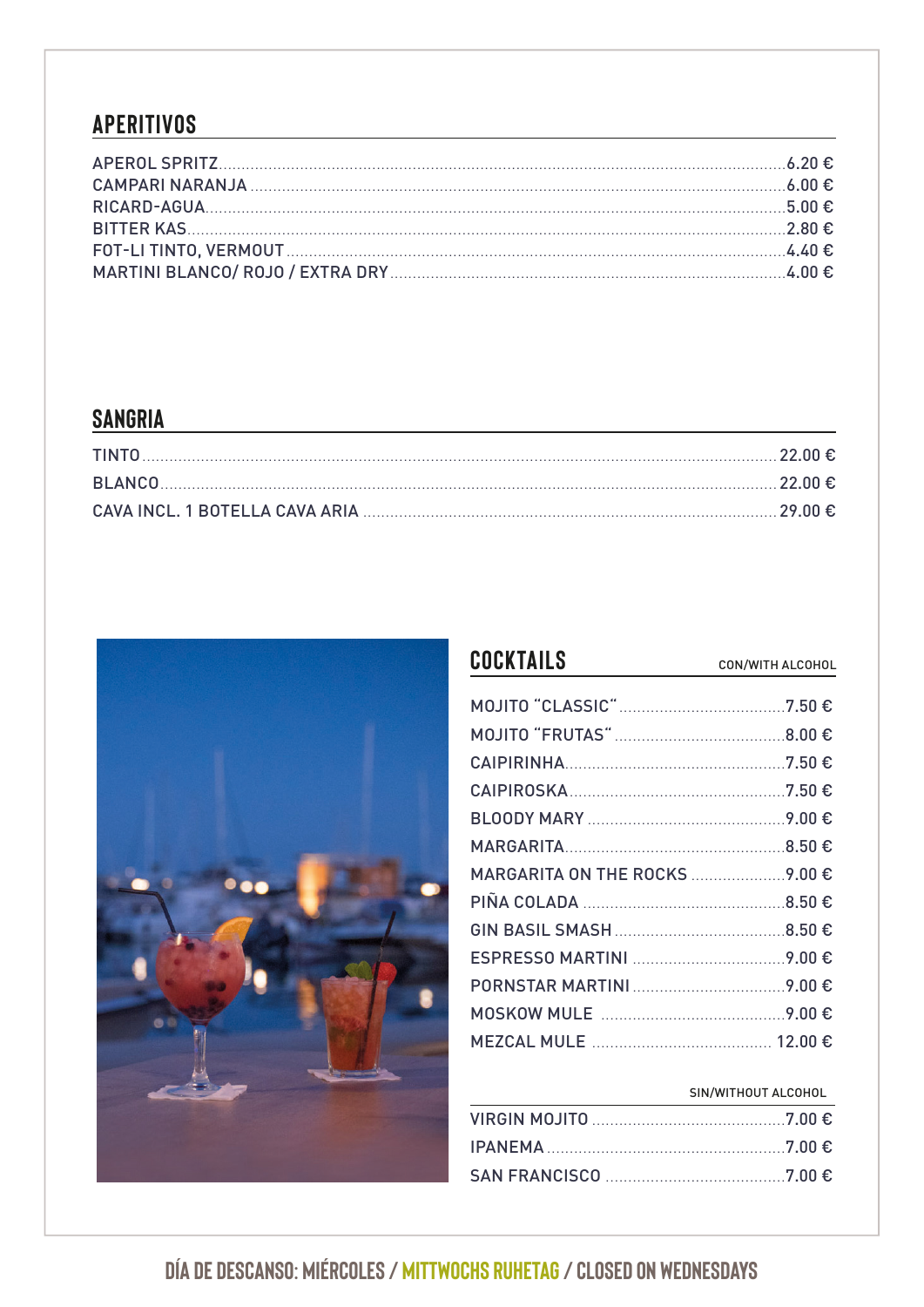# **CAVAS / CHAMPAGNES**

| SINGULAR JUVÉ & CAMPS XARELLO GRAN RESERVA  BRUT NATURE DO CAVA  39.00 € |  |
|--------------------------------------------------------------------------|--|
|                                                                          |  |
|                                                                          |  |
|                                                                          |  |
|                                                                          |  |
|                                                                          |  |
|                                                                          |  |
|                                                                          |  |

### D.O. COPA BOTELLA **VINOS TINTOS ROTWEIN RED WINE**

| AZPILICUETA CRIANZA ……………………………………… DOCA RIOJA ………………………………………… 28.00 € |  |  |
|-------------------------------------------------------------------------|--|--|
|                                                                         |  |  |
|                                                                         |  |  |
| PAGO DE LOS CAPELLANES CRIANZA DO RIBERA DEL DUERO 38.00 €              |  |  |
| VALDUERO UNA CEPA TEMPRANILLO  DO RIBERA DEL DUERO  55.00 €             |  |  |
|                                                                         |  |  |
|                                                                         |  |  |
|                                                                         |  |  |
|                                                                         |  |  |

# **VINOS BLANCOS WEISSWEIN WHITE WINE** D.O.

COPA BOTELLA

| JOSÉ PARIENTE SAUVIGNON BLANC (COLLECTION DO RUEDA (COLLECTION DE 23.00 €          |  |  |
|------------------------------------------------------------------------------------|--|--|
|                                                                                    |  |  |
| INTRAMURS CHARDONNAY SAUVIGNON BLANC MACABEU  DO CONCA DE BABERA  28.00 $\epsilon$ |  |  |
|                                                                                    |  |  |
|                                                                                    |  |  |
|                                                                                    |  |  |
|                                                                                    |  |  |
| HACIENDA LOPEZ DE HARO RIOJA BLANCO  DOCA RIOJA 4.20 €  25.00 €                    |  |  |
|                                                                                    |  |  |
|                                                                                    |  |  |
|                                                                                    |  |  |
|                                                                                    |  |  |
|                                                                                    |  |  |

### COPA BOTELLA **VINOS ROSADOS ROSE WEIN ROSE WINE**

| VOL D'ÀNIMA RAIMAT ROSADO DO COSTERS DEL SEGRE 4.50 €  26.00 € |  |
|----------------------------------------------------------------|--|
|                                                                |  |
|                                                                |  |
|                                                                |  |
|                                                                |  |

**día de descanso: Miércoles / MittwochS Ruhetag / Closed on Wednesdays**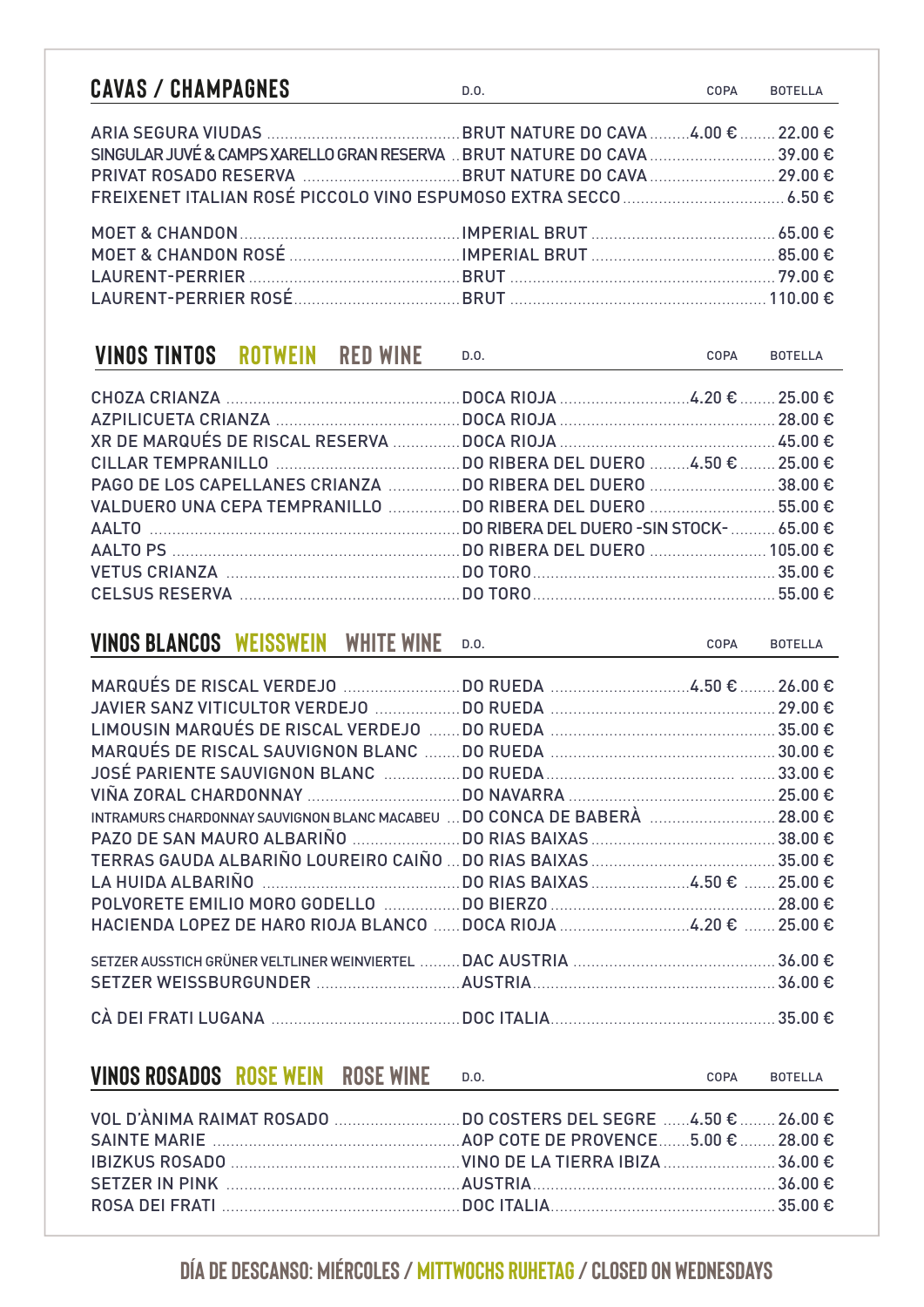# COGNAC/BRANDY

# DIGESTIVOS/LICORES

| GRAPPA SARPA DI POLI 5.20 €           |  |
|---------------------------------------|--|
|                                       |  |
|                                       |  |
|                                       |  |
| RAMAZOTTI ……………………………………… 4.20 €      |  |
|                                       |  |
|                                       |  |
|                                       |  |
|                                       |  |
|                                       |  |
| CAFE CALETA DE LICORES CARRERÓ 4.50 € |  |
|                                       |  |
|                                       |  |
|                                       |  |
|                                       |  |
|                                       |  |
|                                       |  |
|                                       |  |
|                                       |  |
|                                       |  |
| MEZCAL AMORES ESPADIN  9.50 €         |  |

# RONES/VODKAS

COPA COMBINADO

# GINEBRAS GIN TONIC

**COMBINADO** 

| <b>WHISKYS</b>                           | COPA COMBINADO      |
|------------------------------------------|---------------------|
|                                          | $8.00 \text{ } \in$ |
|                                          | 8.00 $\epsilon$     |
| JACK DANIELS N°7 5.80 €                  | 8.50€               |
|                                          |                     |
|                                          |                     |
| JAMESON BLACK LABEL10.00 € 12.00 €       |                     |
| CHIVAS REGAL 12 YEARS  9.00 € 11.00 €    |                     |
| JOHNNIE WALKER BLACK LABEL9.00 € 11.00 € |                     |